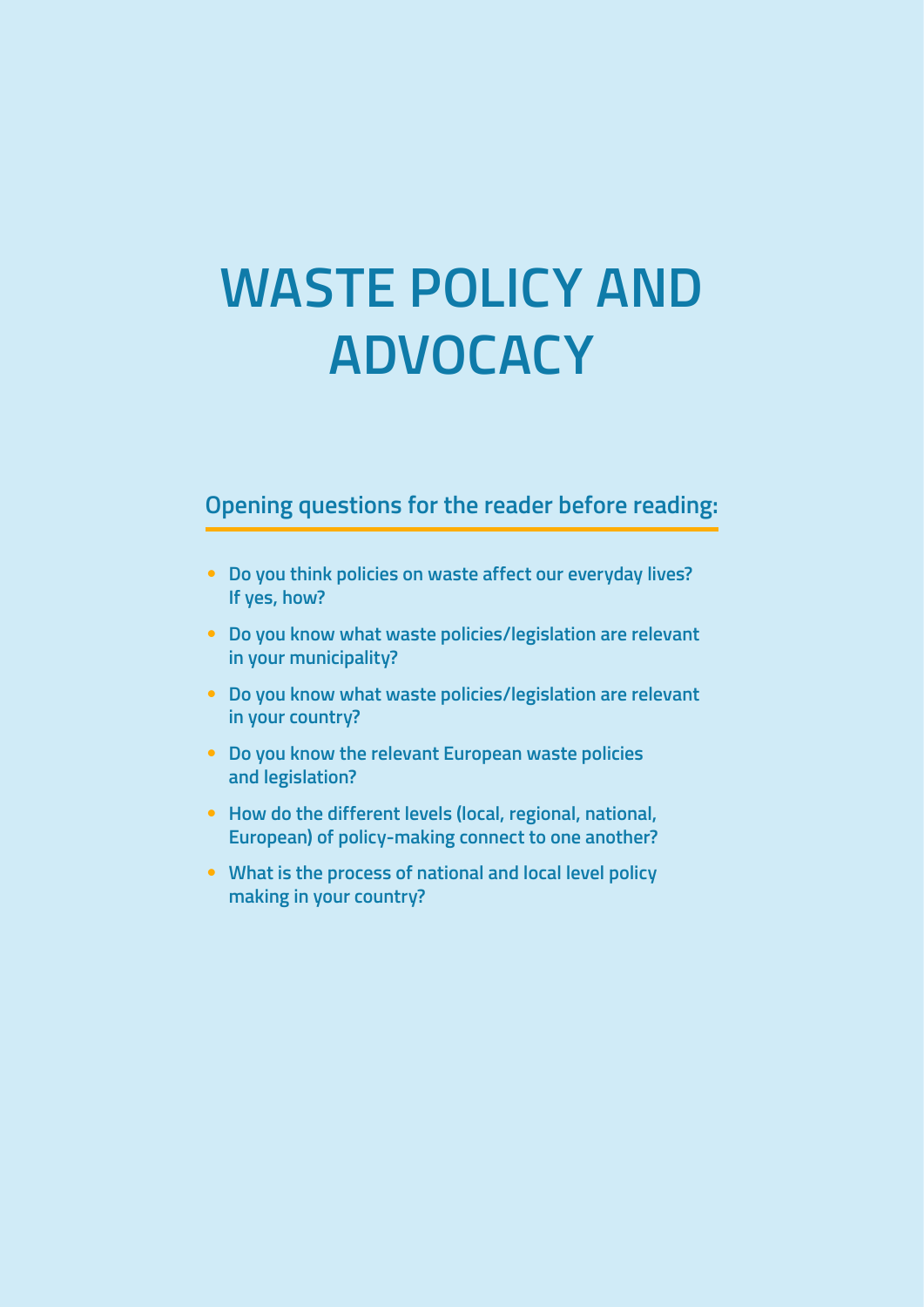# **WHAT ARE WASTE POLICIES FOR?**

The term policy is defined as the deliberate action, or set of actions, instigated by an institution, organisation or individual. As Zero Waste Ambassadors, we engage with policies on a daily basis within our work. Policies most notably come from government institutions, ranging from the European to local level, but they also importantly come from businesses – for example, their policy on how much recycled material they include in a certain product design.

For the majority of this chapter, we will refer to policy as **public policy** – the actions and decisions taken by publicly elected officials and public institutions related to how waste management and prevention systems are enacted.



Knowledge about how public policy on waste and resources is created is invaluable for Zero Waste Ambassadors and organisations working on this topic. **They set the framework for action** from which all other stakeholders must work within. Knowing how these policies get designed and then put into force, how these policies affect local waste management systems and how different levels of policy-making interact with one another will bring so many benefits to Zero Waste Ambassadors and help you achieve your goals.

#### **Imagine this task:**

You are a zero waste activist and want more people to start using reusable takeaway cups.

**What would be your action plan? How many people could you affect with it?**

Many of the starting activists would try to convince their friends and acquaintances to bring their own mugs to cafes and tell people about the pollution caused by single-use cups, but this type of action doesn't reach many people. While it is still important to raise awareness about the issue and support individual action, more effective action in the long term would be to influence the regulatory system around takeaway drinks.

To showcase this, let us use one recent example from Germany. As we will discuss later in this chapter, the EU legislation on reuse currently is not as strong as it should be. Activists in Germany have been pushing hard for several years to get legislation that will support reuse business models, such as a national [Deposit Return Scheme](https://zerowasteeurope.eu/library/deposit-return-systems-drs-manifesto/) for beer bottles. Legislation passed at the federal level in Germany in the early 2020s, part of the country's transposition of the [EU Single-](https://ec.europa.eu/environment/topics/plastics/single-use-plastics_en)[Use Plastics \(SUP\) Directive,](https://ec.europa.eu/environment/topics/plastics/single-use-plastics_en) made it a requirement for businesses over 80 m² and with more than 5 employees to offer reusable options for cutlery and food/beverage containers that will be consumed immediately. Many local groups started using this new federal law to support their cities and local businesses to enact this law, as well as going a step further by removing the single-use option as well.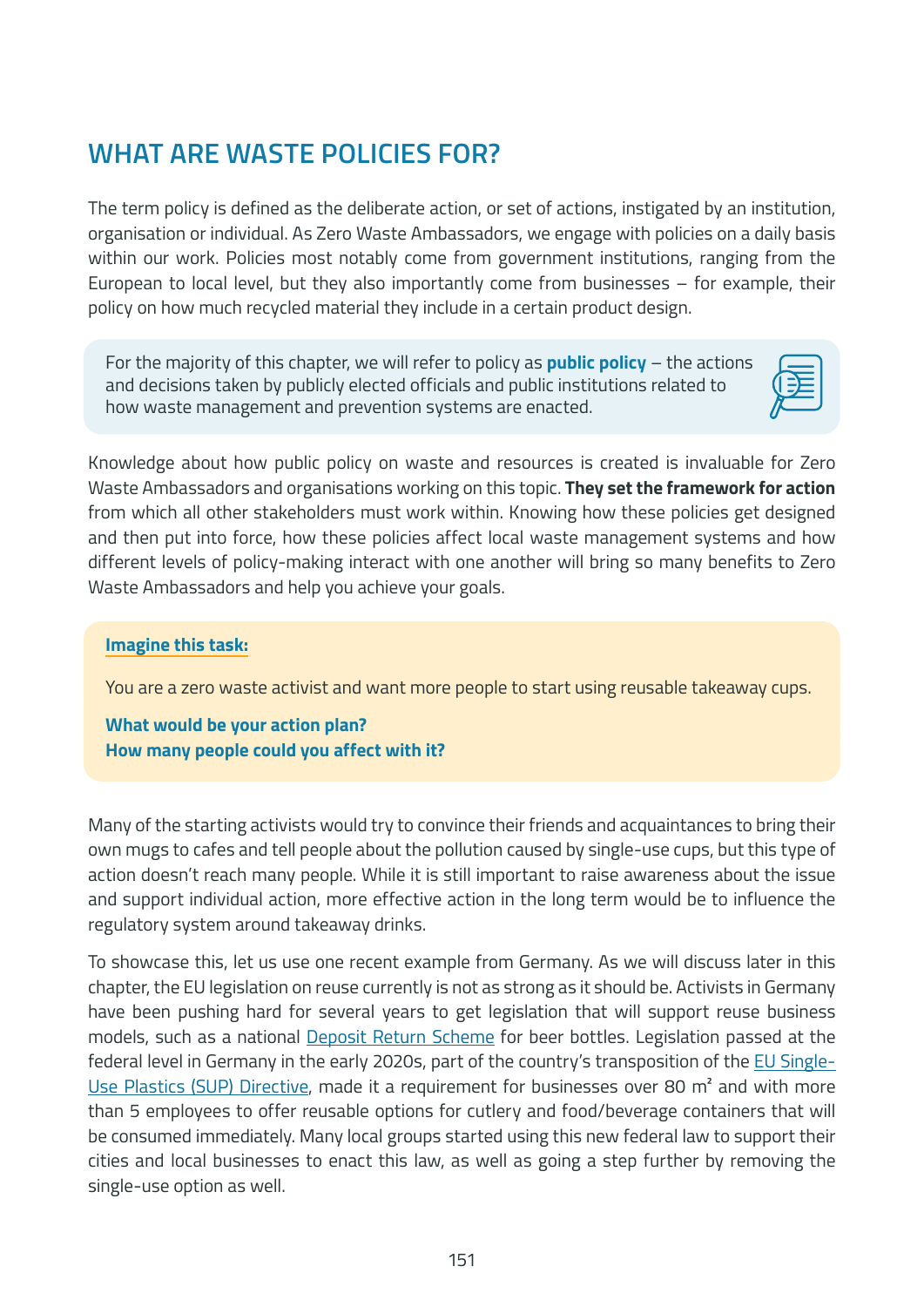This one short example shows how the different levers of policy-making interact (for better or worse) with one another, and they all must be considered when working on local zero waste strategies.

## **Being an effective Zero Waste Ambassador requires:**

- a strong understanding of **how policies are made** and
- an ability to **effectively advocate** on behalf of zero waste strategies.

We are going to tackle these two interlinked but complex topics, policy and advocacy, together in this chapter due to the fact they are complementary to one another.

The EU has set an ambitious framework for waste and the circular economy. However, the details of how waste is managed and who is responsible for the numerous policies associated with the circular economy differ greatly from country to country, in and outside of the EU. Therefore, understanding the policy landscape is absolutely critical for any Zero Waste Ambassador who wishes to suggest realistic but also ambitious policy changes to their local municipality.

**For Zero Waste Ambassadors living in EU Member States**, there is a guiding framework set at the European level for collection, recycling, pre-treatment of waste and increasingly, on reuse and prevention.

# **KEY EU WASTE POLICIES**

A key revision of the main EU legislation on waste was approved in May 2018 and it aimed at taking Europe towards a circular economy. These revised pieces of legislation include:

[Directive on Waste](https://ec.europa.eu/environment/topics/waste-and-recycling/waste-framework-directive_en) (2008/98/EC) (also known as the Waste Framework Directive)

[Directive on Packaging and Packaging Waste](https://ec.europa.eu/environment/topics/waste-and-recycling/packaging-waste_en) (1994/62/EC)

[Directive on the Landfill of Waste](https://ec.europa.eu/environment/topics/waste-and-recycling/landfill-waste_en) (1999/31/EC)

### **Key elements of the revised Waste Framework Directive include:**

- A common EU target for recycling 65% of municipal waste by 2035.
- A common EU target for recycling 70% of packaging waste by 2030.
- Recycling targets for specific packaging materials (see table on the next page)
- A binding target to reduce landfill to a maximum of 10% of municipal waste by 2035 (see table on the next page)

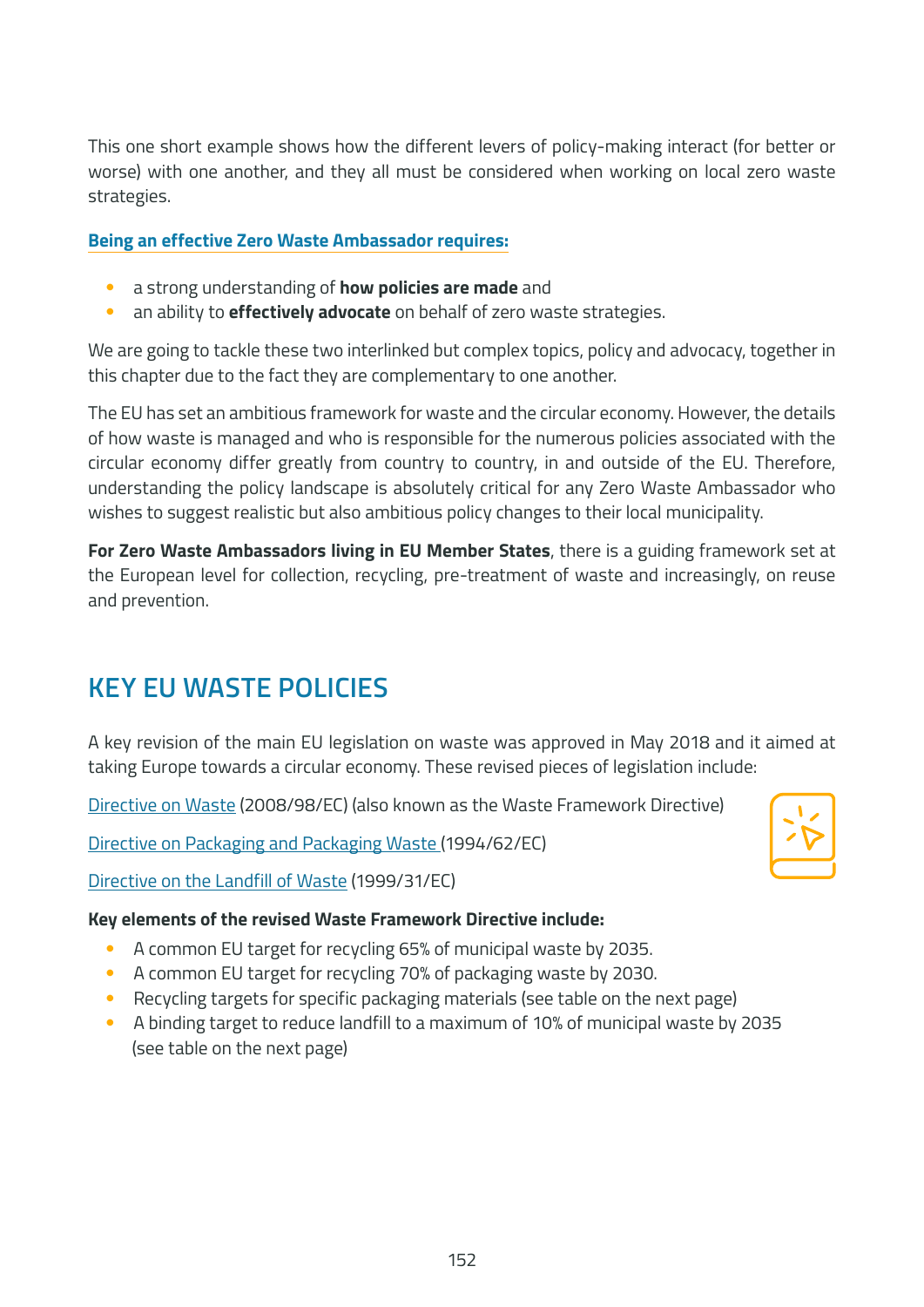|                                                              | 2025 | 2030 | 2035 |
|--------------------------------------------------------------|------|------|------|
| Minimum recycling & preparation for reuse of municipal waste | 55%  | 60%  | 65%  |
| Maximum landfilling of municipal waste                       |      |      | 10%  |
| Minimum recycling of packaging waste                         | 65%  | 70%  |      |
| Plastic                                                      | 50%  | 55%  |      |
| Wood                                                         | 25%  | 30%  |      |
| Ferrous metals                                               | 70%  | 80%  |      |
| Aluminium                                                    | 50%  | 60%  |      |
| Glass                                                        | 70%  | 75%  |      |
| Paper and cardboard                                          | 75%  | 85%  |      |

#### **Overview of new required goals for EU Member States in the field of waste management**

• Separate collection obligations extended to include hazardous household waste (by end of 2022), biowaste (by end of 2023), textiles (by end of 2025).

- Minimum requirements for Extended Producer Responsibility (EPR) schemes to improve their governance and cost efficiency.
- Reinforcement of prevention objectives in particular, requiring Member States to take specific measures to tackle food waste and marine litter as a contribution to achieve EU commitments to the UN's SDGs.

**The Waste Framework Directive and the Directive on Packaging and Packaging Waste will also be reviewed and likely amended in 2023. This will mean new targets, definitions and requirements for the collection, recycling and preparation for reuse of materials by local municipalities.**

The current European Commission (as of 2022) introduced [a second Circular Economy Action](https://ec.europa.eu/environment/strategy/circular-economy-action-plan_en#:~:text=The%20new%20action%20plan%20announces,for%20as%20long%20as%20possible.)  [Plan](https://ec.europa.eu/environment/strategy/circular-economy-action-plan_en#:~:text=The%20new%20action%20plan%20announces,for%20as%20long%20as%20possible.) when it first took office in 2019, building on the first action plan that was introduced in 2015. Therefore, the "circular economy" is a relatively new term and package of legislation for EU Member States. Nonetheless, with the second Circular Economy Action Plan from the EU, we should expect more directives in the future that aim to tackle issues ranging from greenwashing to the reuse of textiles, [eco-design](https://europa.eu/youreurope/business/product-requirements/compliance/ecodesign/index_en.htm), reuse and the definition of recycling – all of which will have a huge impact on local zero waste strategies within the EU.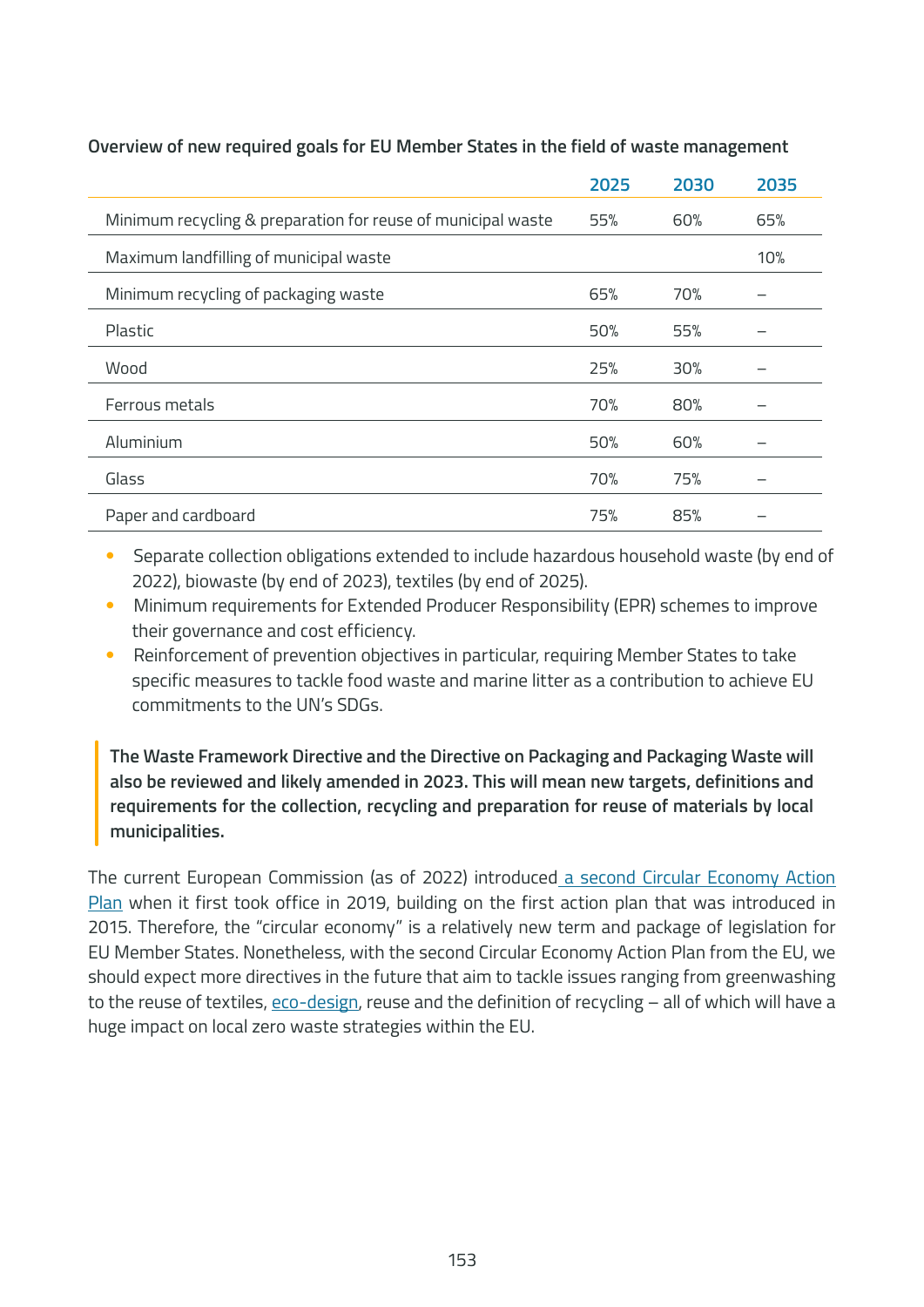Furthermore, 2019 marked the adoption of a landmark piece of legislation to stem the flow of plastics into our environment and oceans by the EU. [The Single-Use Plastics \(SUP\) Directive,](https://ec.europa.eu/environment/topics/plastics/single-use-plastics_en) a key component of the European Strategy for Plastics in a Circular Economy (2018), aimed to prevent and tackle plastic waste by, among other things, phasing out unnecessary singleuse plastics, introducing economic incentives to reduce consumption and help the transition to reusable systems, and establishing high collection rates and **Extended Producer Responsibility (EPR) schemes**.

**[EPR schemes](https://rethinkplasticalliance.eu/wp-content/uploads/2021/08/Ecologic-report-EPR-and-ecomodulation-August2021-1.pdf)** are a policy instrument available to governments. They apply the 'polluter pays principle' by placing the responsibility of a product's entire life-cycle – from designing environment friendly and low-impact products to managing their end-of-life – onto the producers themselves. Their design and implementation (and subsequent performance) differ greatly from country to country within Europe, but the general principle remains the same – the producers of materials which are placed onto the market should be responsible (financially) for ensuring they are properly managed.

Most common product types covered by EPR schemes include (plastic) packaging, WEEE (Waste from Electrical and Electronic Equipment), tyres, mattresses and more, but again this differs on a country-by-country basis.

For a deeper dive into the SUP Directive, check out [this briefing](https://rethinkplasticalliance.eu/wp-content/uploads/2019/05/ZWE_Unfolding-the-SUP-directive.pdf) by the Rethink Plastic Alliance.

**For Zero Waste Ambassadors from non-EU countries**, whether your municipality and national government has to follow these rules largely depends on the agreement between the country and the EU. Those willing to join the EU will sooner or later be bound by these directives, but, for as long as negotiations on environmental issues have not started, a country isn't formally compelled to follow the legislation, which is the case of most candidate countries. Countries like Switzerland are bound to EU directives to a certain extent, particularly with regards to [single](https://european-union.europa.eu/priorities-and-actions/actions-topic/single-market_en)  [market](https://european-union.europa.eu/priorities-and-actions/actions-topic/single-market_en) rules. In the case of the UK, the Brexit deal has separated UK and EU legislation and now the UK is creating its own framework for waste and the circular economy.

# **NATIONAL LEVEL POLICY**

It's important to know the specific relationship for policy-making, reporting and data collection between the local – regional – national levels of government within your country.

For those working within EU Member States, the targets listed above are applied and are the immediate responsibility of national governments to achieve. In most cases, waste policies are delegated from national to the local or regional level of government, where the responsibility for having the capacity, choosing the methods and finding the funding to achieve the EU goals listed above become a key issue in actually meeting these targets.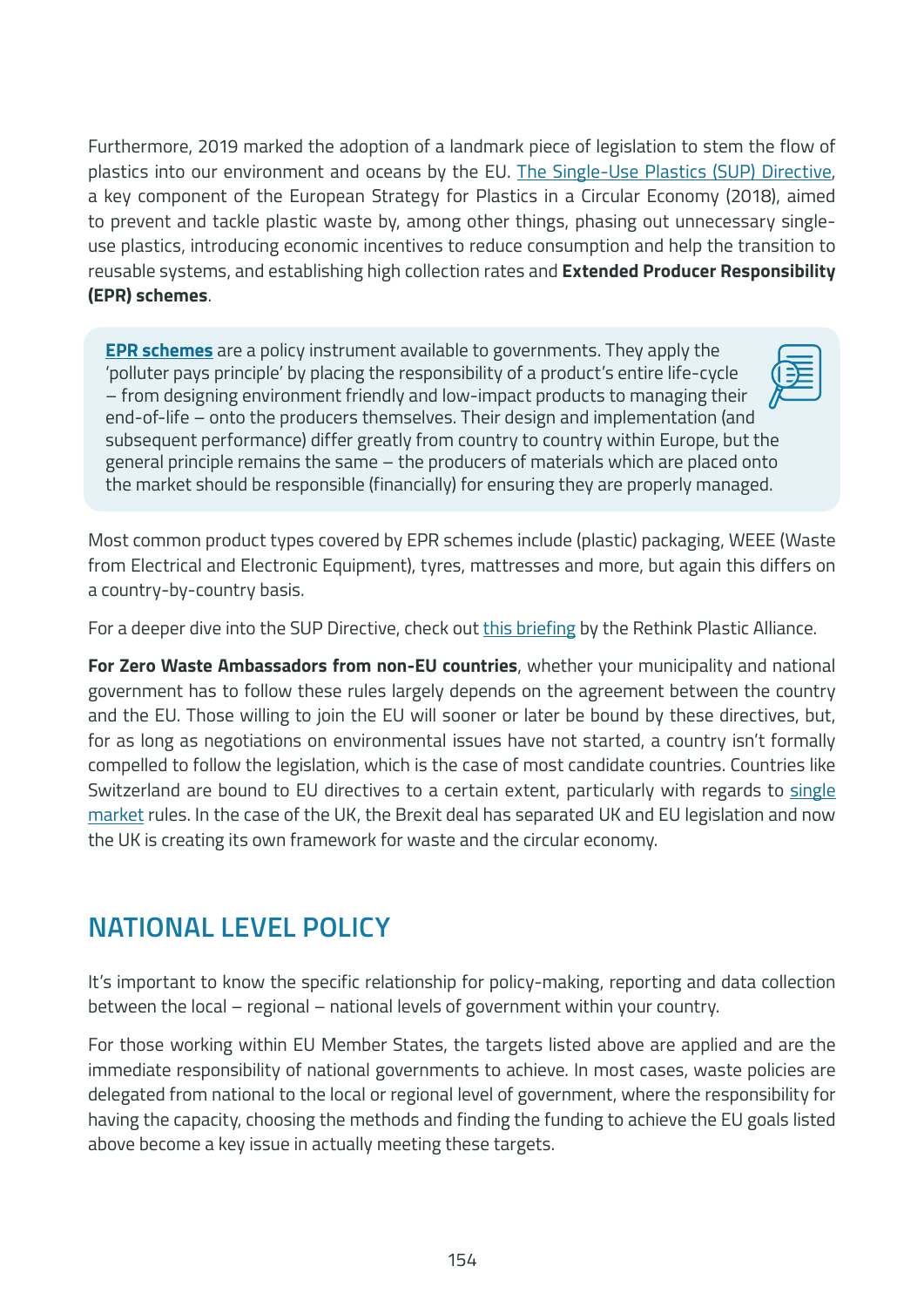We as Zero Waste Ambassadors should not only know what the relevant EU policies are, but also what important circular economy related policies remain within the jurisdiction of national governments.

#### **Possible differences between countries:**

- Municipalities have full competency over waste management.
- Collection is a local authority competency but fee charging may be a regionallevel competency.
- Decisions over what can be collected, how much is charged for it and how the waste is treated sit fully at the national level.

Each country, sometimes also specific subregions within the country, will have public bodies responsible for the collection of data on waste related indicators. Examples of national waste authorities and their data collection:

| England  | Northern Ireland | Germany  |
|----------|------------------|----------|
| Wales    | <u>Italy</u>     | Portugal |
| Scotland | <b>Spain</b>     | Croatia  |



This of course is not an exhaustive list of statistical sites, but rather a list to showcase just a small sample of examples of governmental bodies responsible for collecting data on waste.

## **Additional reading and key links:**

[Eurostat municipal waste data](https://ec.europa.eu/eurostat/statistics-explained/index.php?title=Municipal_waste_statistics)

[Eurostat recycling data](https://ec.europa.eu/eurostat/databrowser/view/sdg_11_60/default/table?lang=en)

[Eurostat biowaste data](https://ec.europa.eu/eurostat/databrowser/view/cei_wm030/default/table?lang=en)

[The map from Seas at Risk](https://map.seas-at-risk.org/) – best plastic prevention policies from across Europe

[Achieving the EU's Waste Targets: Zero Waste Cities showcasing how to go above and beyond](https://zerowasteeurope.eu/wp-content/uploads/2020/07/zero_waste_europe_policy-briefing_achieving-the-eu%E2%80%99s-waste-targets.pdf)  [what is required](https://zerowasteeurope.eu/wp-content/uploads/2020/07/zero_waste_europe_policy-briefing_achieving-the-eu%E2%80%99s-waste-targets.pdf)

[Unfolding the Single-Use Plastics Directive](https://rethinkplasticalliance.eu/wp-content/uploads/2019/05/ZWE_Unfolding-the-SUP-directive.pdf) – a comprehensive briefing outlining what's in the SUP Directive, including specific goals and requirements of EU Member States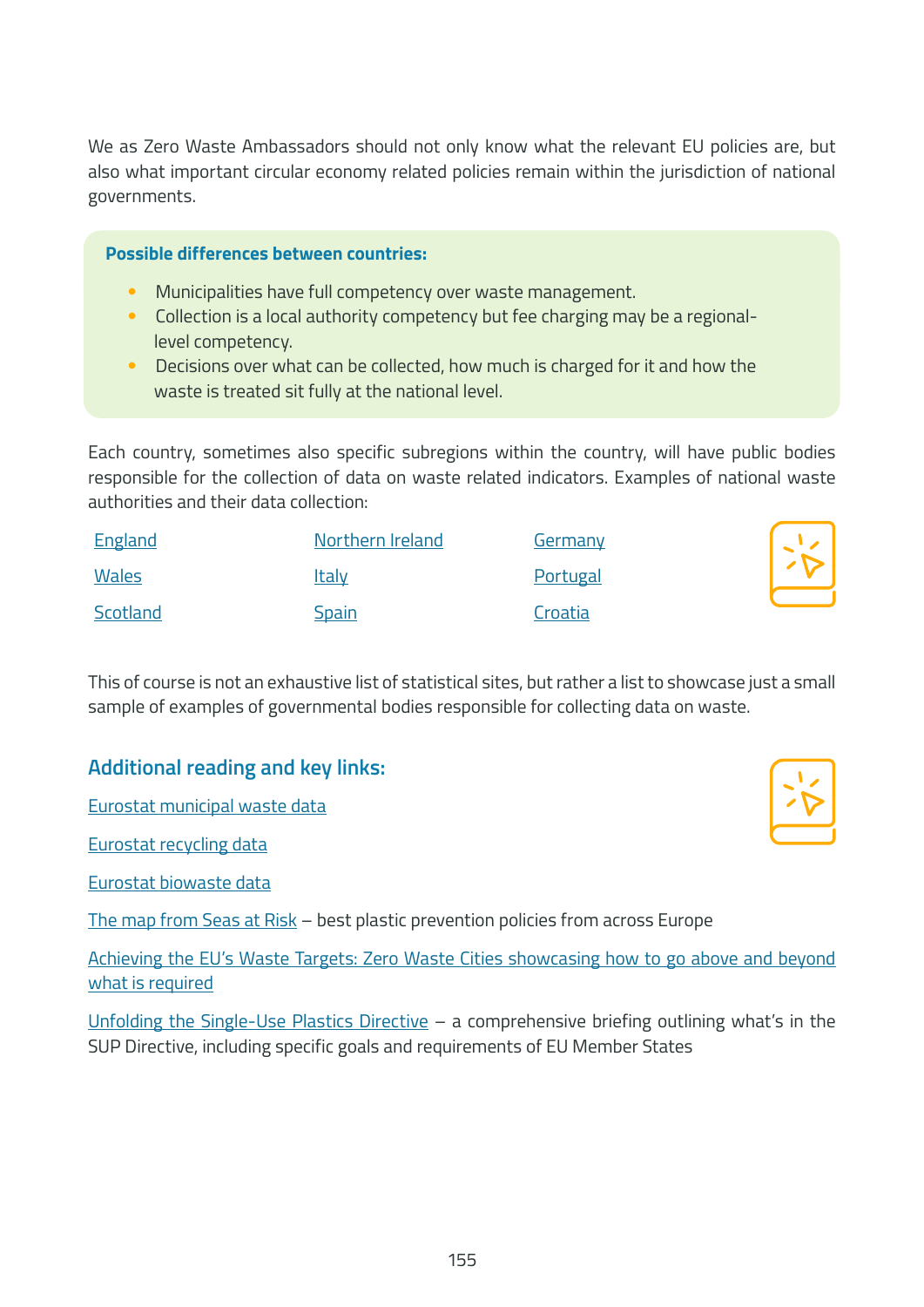## **Why do calculation methods matter?**

Something important for all Zero Waste Ambassadors to acknowledge – Eurostat data, whilst it is the most comprehensive overview of waste data across the EU and its close neighbours (hence why it is included in this handbook), cannot be seen as 100% verifiable or accurate. This is not in any fault due to the work of Eurostat. Varying degrees of quality data collection and different calculation methodologies exist at the member state level, which means they are hard to compare with each other. As Zero Waste Ambassadors, we should be advocating for harmonised data collection across the EU, in all Member States, which can be replicated by other European countries. This would include matching and adopting the new EU calculation methodology for recycling, as well as the key indicators used to measure waste, such as what is outlined in the [Zero Waste Cities Certification](https://www.missionzeroacademy.eu/municipalities/zero-waste-cities-certification/) framework.

New measurement and calculation rules have been introduced by the EU for Member States in recent years which will likely reduce the actual recycling figures.



**Why would the harmonised calculation rules reduce some national recycling figures? What does the** *Waste data basics* **chapter say about this?**

Previously, Member States could include all the recyclable materials that were collected at a sorting facility and via collection methods in their reporting. Yet in most cases, a small percentage of these materials are too contaminated and too low quality to be considered for recycling. They end up being discarded and sent for landfill or incineration – meaning they make the statistics look better than the reality.

The new EU recycling methodology will now only count what officially goes into the recycling process. This methodology will be required to be put into use for the next round of EU targets, so 2025 at the latest, meaning the first results will likely be available in early/mid 2027 (the normal delay for reporting such figures).

## **Why isn't there more EU policy on reuse and prevention?**

Ultimately, as Zero Waste Ambassadors we should always be prioritising and advocating for policies that prevent resources from becoming waste. Recycling is not enough to get us out of the crisis we face today – more action is needed to embed reusable products, materials and systems into our everyday lives.

As discussed in the *Zero Waste Cities model* and *Zero waste basics* chapters, local municipalities commonly have the responsibility for the collection and disposal of municipal solid waste. Quite often, local authorities can also decide the structure of the waste fee that citizens pay, creating systems that discourage waste generation.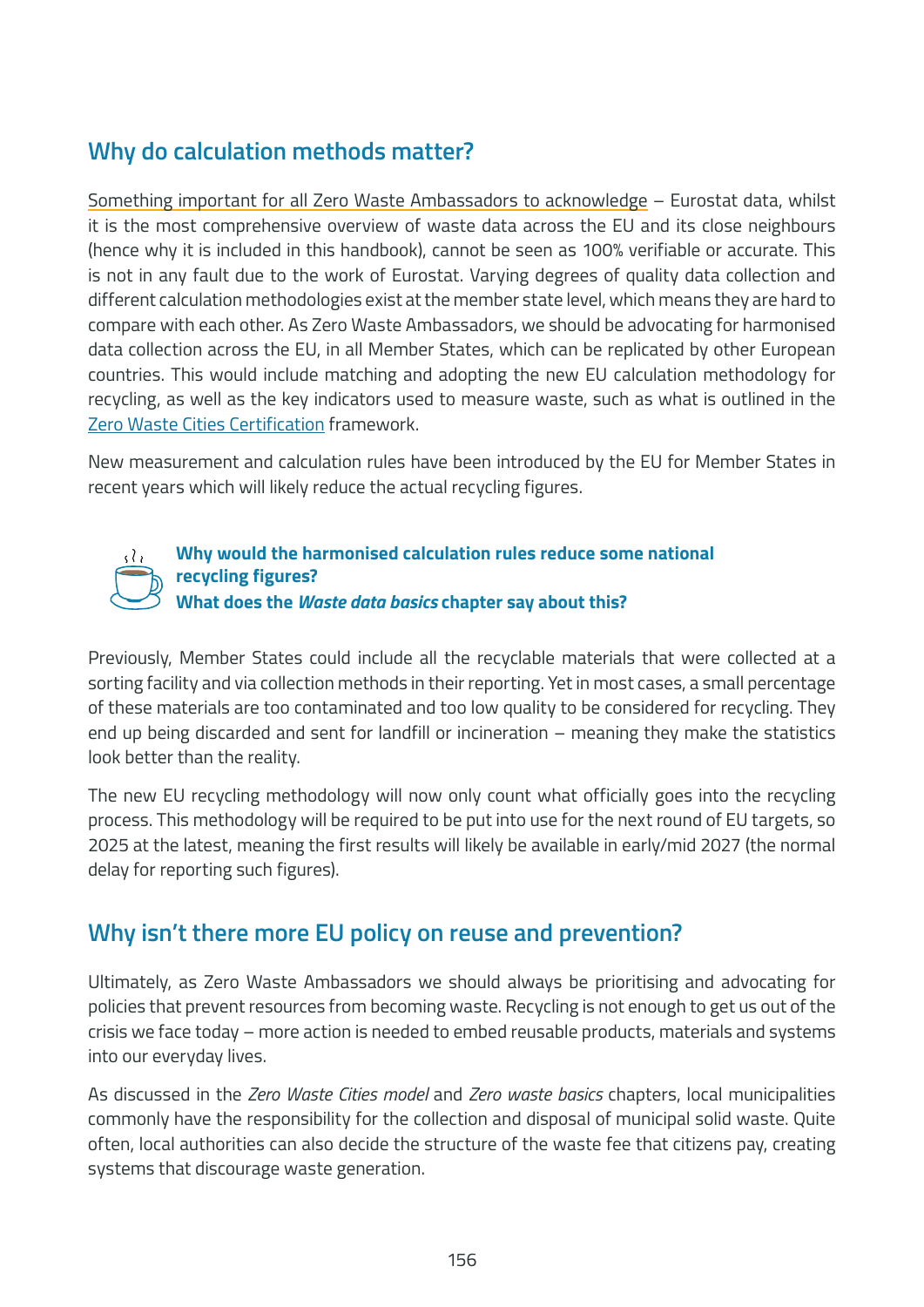Yet as we move up the waste hierarchy to focus more on reuse, repair and redesign, the role of local municipalities becomes slightly more opaque, as a range of other actors and legislative factors come into play. These actors include businesses such as restaurants, hotels, bars etc, whilst the legislative picture looks different for reuse and prevention, as it requires broader action at the regional, national and European levels to have a significant impact outside of just a city's borders.

**Examples of waste prevention initiatives relevant to local authorities:**

- Deposit Return Schemes for several product categories (beverage containers to food packaging)
- Repair and reuse centres for bulky and electronic items
- Packaging free shops
- Washing and delivery of reusable nappies
- Foodsharing platforms and apps
- Flea-markets where second-hand items of all kinds can be sold, but textiles are most common

## **Deposit Return Schemes and the limitations of city-wide prevention policies**

For example, let us take a look at one key reuse policy – Deposit Return Schemes (DRS). DRS place a small deposit on the price of a product or item, that can be returned back to the consumer when they return the reusable product or item to another participating service provider. For example,

you buy your favourite bottle of beer as part of your weekly shop, and pay an additional 10 cent to the price of the beer. When you go back to the supermarket for your next weekly shop, you either return the beer bottle to the cashier or drop it into a machine that identifies the bottle and collects it. Both options give you your 10 cent deposit back.

It's relatively simple and such policies are increasing in countries across Europe. However, this one example of DRS is being noted here as such schemes also show the limitations that city-wide initiatives can have. To have a big impact and provide citizens with clarity on where the DRS apply, these systems should be applied either regionally or nationally. A



Image from [We Choose Reuse campaign](https://wechoosereuse.org/)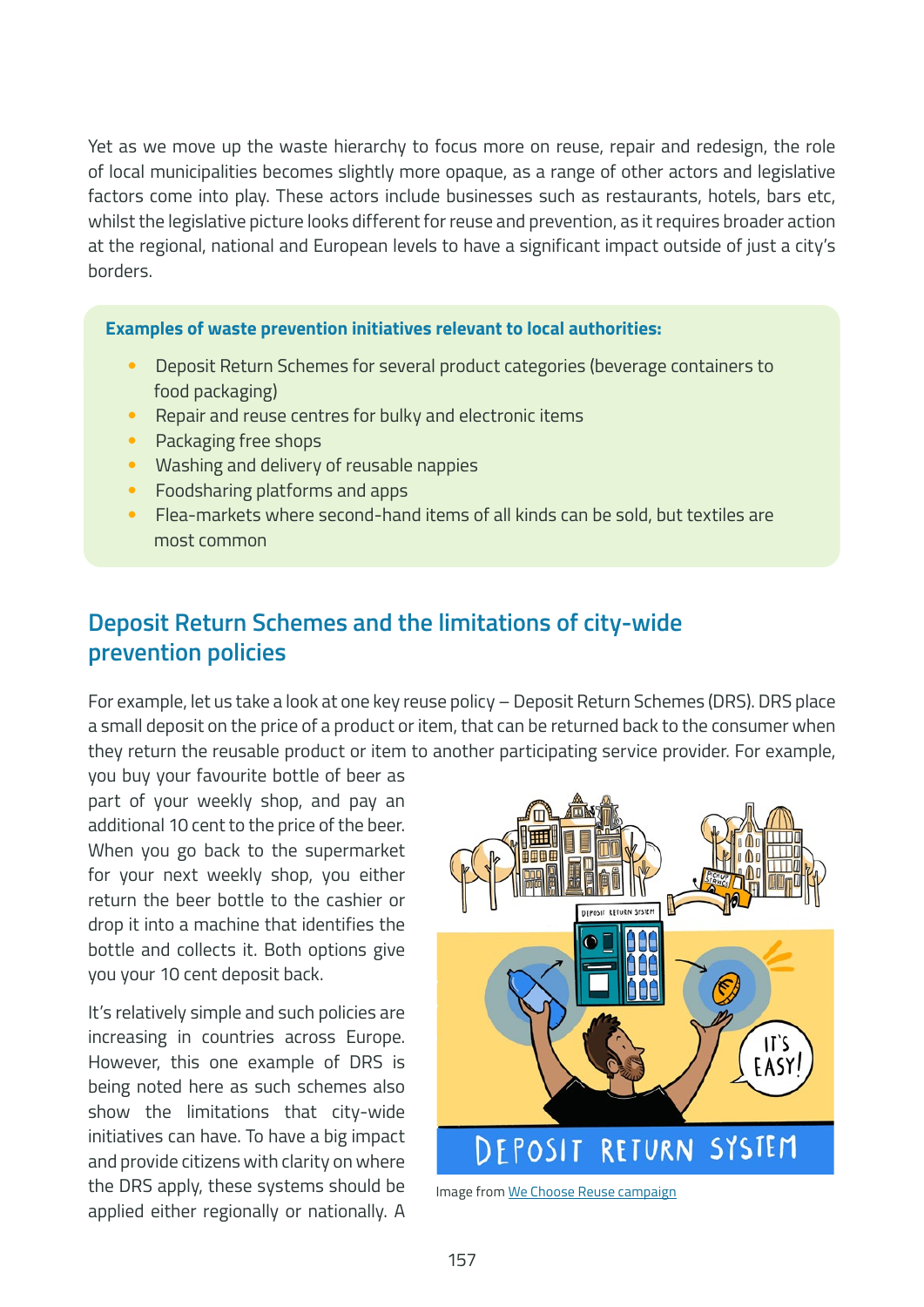national DRS is important as it should also set harmonised design criteria for reusable products. For the example of beer bottles, in a national DRS, the system should uphold certain design and manufacturing requirements that all beer manufacturers must follow. This allows the bottles to be easily cleaned and prepared for reuse, whilst also creating a level playing field for all those involved in the DRS for beer bottles in this example – ranging from the producers of beers to the shops selling the bottles.

Whereas if the DRS is applied in one city but not its neighbour, manufacturers will not have the confidence they need to transition over to the system, whilst citizens cannot be sure where the deposit can and cannot be accepted.

**One important note – this is not to say at all that DRS should not be tried and pursued by cities. In situations where national legislation does not mandate for DRS or other reusable pooling models, cities can play very important roles in piloting and implementing citywide reuse initiatives.** 

Companies such as [Recup](https://recup.de/), [reCIRCLE](https://www.recircle.ch/en/) and many more are expanding rapidly in Europe, as they work with cities to install pooling systems for reusable coffee cups and takeaway food containers. Companies such as [Uzaje i](https://uzaje.com/index.php/en/)n France are installing centralised cleaning infrastructure to help the expansion of reusable packaging by providing businesses with a safe and easy method for preparing products for their reuse.

When advocating for DRS within an EU member state, it's important to know that the Single-Use Plastics Directive sets targets for the collection of plastic beverage bottles of 77% by 2025 and 90% by 2029. This target **cannot be achieved via standard separate collection models alone**, and therefore requires DRS, as these systems are proven to achieve such impressive results. Once a DRS has been established within a city and is working well for such items such as glass bottles or aluminium cans, we as Zero Waste Ambassadors should use this to show municipalities where DRS could also work for other product types, such as e-commerce packaging, to truly help catalyse action towards a circular economy.

Of course, DRS are just one of several different tools/policies that can help prevent waste. There is a broad range of policies available that differ depending on the target material/product for prevention. For example, repair cafes and reuse centres – where citizens can bring products or materials, ranging from bikes to furniture and electronics, that are repaired and prepared for resale – are commonplace in Zero Waste Cities. Increasingly, businesses are also using digital technology to scale up reuse systems, such as [eReuse](https://www.ereuse.org/about/) in Catalonia which uses blockchain to create an opensource map of electronic products that have been repaired and reused in the region.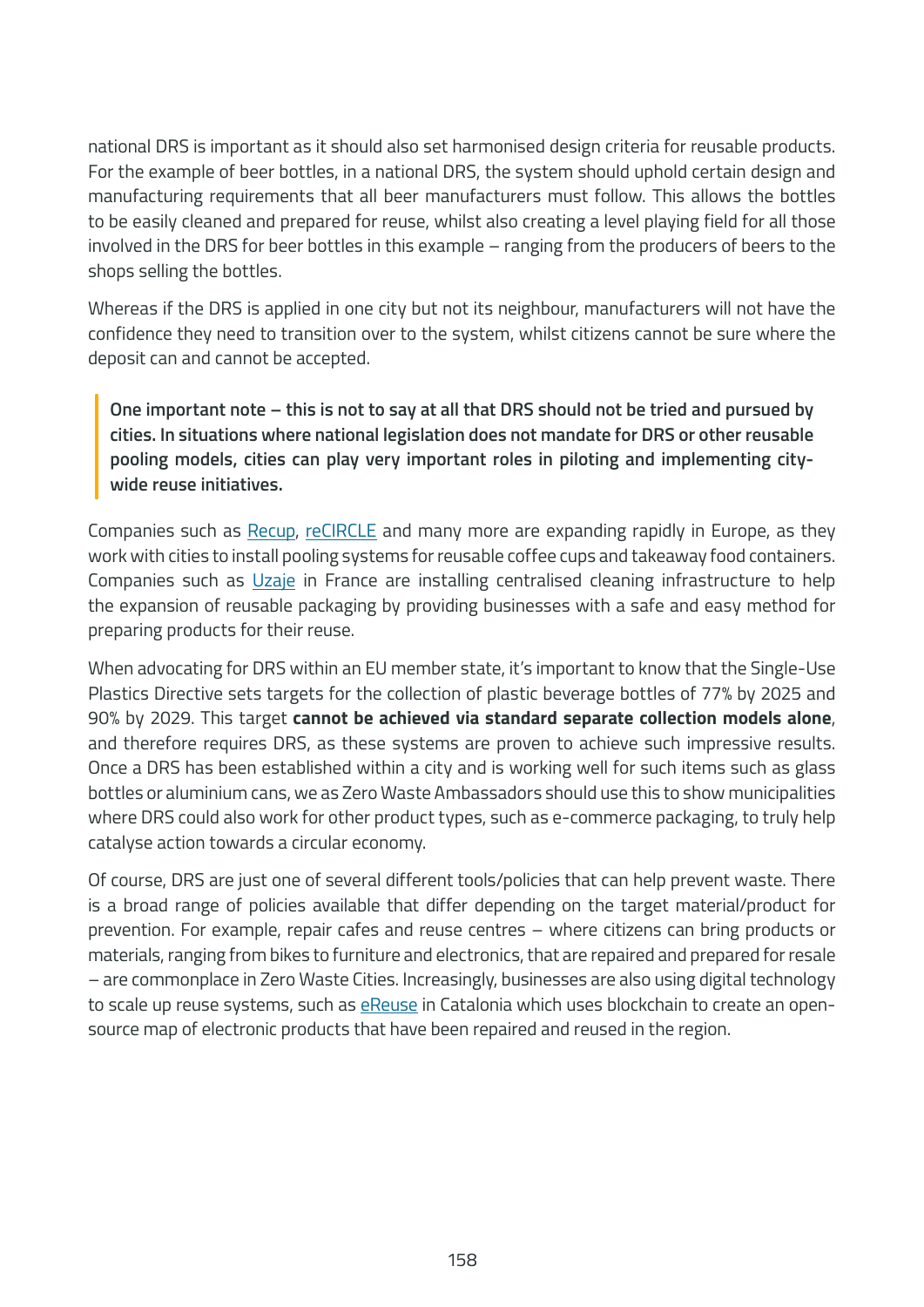## **What to ask of cities on reuse and prevention?**

## **What would you ask, based on what you have read so far?**

Thinking of the activist who wanted to reduce use of single-use cups in the city, what kind of policies could he/she propose for the municipality (and the national government)?

Due to the increased number of actors needed to be involved in citywide prevention policies, some municipalities will be hesitant to take ambitious action or will not see it as a priority. In many cases, you as Zero Waste Ambassador may have a strong relationship with city officials working on waste management but for the topic of reuse and repair, the relevant city official with such competencies in their job will sit in a different team or department.

Nonetheless, there are still many initiatives and actions that municipalities can take which can have a significant and quick impact on waste generation locally. [ZWE's briefing](https://zerowastecities.eu/tools/putting-second-hand-first/) on how municipalities can create effective reuse strategies outlines **4 main priority areas:**

- Establish reuse and prevention targets.
- Adopt environmental and social public procurement criteria that prioritise reuse.
- Invest in and create quality collection points.
- Create a reuse culture locally with the community.

This section is by no means exhaustive in the slightest. The topic of reuse and prevention is huge, with huge volumes of resources already dedicated to these topics and many more will continue to be in the future, as we urgently push the solutions we need to transition towards a circular economy.

However, the purpose of this section is to introduce some of the details that we most commonly face when advocating for reuse and prevention at the local level. Zero Waste Ambassadors should focus on two main spheres when working with their local authorities to prevent waste:

- What is in the municipality's **direct** sphere of control e.g. making reusable items mandatory in all public events, spaces, buildings and embedding prevention criteria within public procurement tenders.
- What is in the municipality's **indirect** sphere of control e.g. supporting the growth of packaging-free shops, local enterprises which operate reuse models, connecting local businesses with existing reuse companies (to name just a few!).

EU waste policies and targets are the most ambitious in the world. However, at the local level we have seen significantly **better achievements thanks to strategic action taken with the help of Zero Waste Ambassadors such as you**. All of these examples have one thing in common: prioritising waste reduction and reuse. Since policies and targets are not yet very illustrative on how to achieve this, it is perhaps the hardest and most rewarding advocacy part in the ambassador's work. Collaboration and sharing best practices is crucial for this.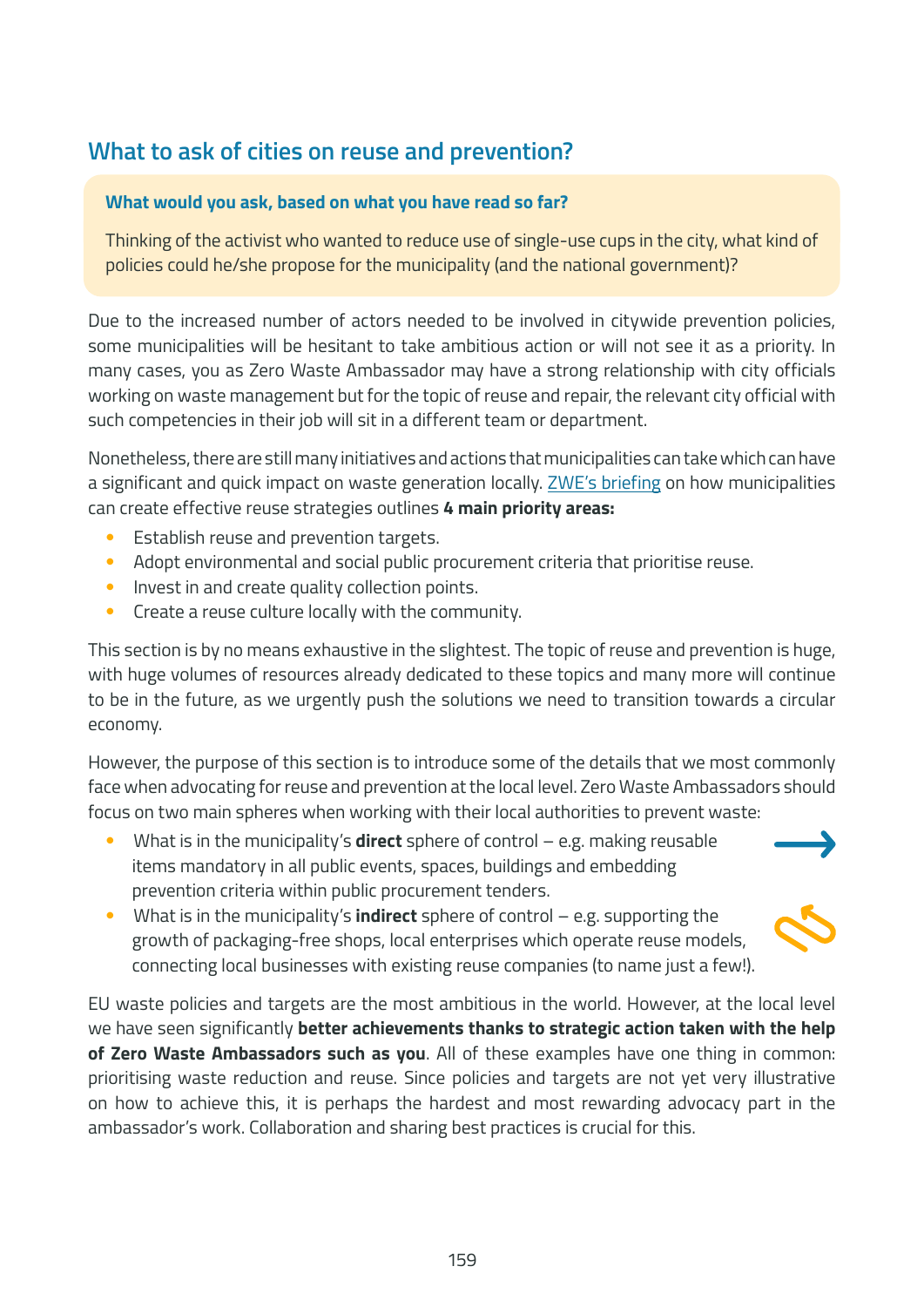## **Additional reading:**

[Local guidance on creating reuse strategies](https://zerowastecities.eu/tools/putting-second-hand-first/) – a briefing outlining 4 main policies for municipalities to adopt to help create a local reuse culture.

[Reducing food waste at the local level](https://zerowastecities.eu/tools/reducing-food-waste-at-the-local-level/)  $-$  a briefing outlining several steps that municipalities should adopt to prevent the volume of food waste they generate.

[DRS Manifesto](https://zerowasteeurope.eu/library/deposit-return-systems-drs-manifesto/) – a short briefing outlining how DRS should be established.

[ReLoop's DRS factsheets](https://www.reloopplatform.org/resources/factsheets/) – a set of very useful documents outlining the key factors and benefits of DRS.

[Reusable vs single-use packaging: a review of environmental impact](https://zerowasteeurope.eu/library/reducing-packaging-waste-choose-prevention-and-reuse/) – a comparison of reuse vs single-use packaging and their environmental impacts, which showcases the benefits of reusable packaging.

[The story of ReWine](https://zerowasteeurope.eu/library/the-story-of-rewine/) – a case study on establishing reuse system for wine in Catalonia.

[The story of Halle 2](https://zerowastecities.eu/bestpractice/the-story-of-munich/) – a case study on Munich's reuse and repair hub.

[RREUSE's factsheet on why reuse targets matter and what they should be](https://rreuse.org/wp-content/uploads/2022/03/re-use-targets-factsheet.pdf)  $-$  a briefing outlining why targets on reuse are so important and guidance for you on what they should be.

## **ADVOCACY**

Of course, knowing the policy landscape is just one part of being an effective Zero Waste Ambassador. To perfectly supplement this knowledge, developing our **advocacy** skills, in order to be confident communicators of zero waste policies and messages, is also critically important to achieve meaningful change.

The term "advocacy" includes a wide range of activities that all intend to influence public policy. **Advocacy** can include:

- Conducting research.
- Educating the public through awareness campaigns.
- Meeting with politicians.
- Organising social media campaigns.

Advocacy tactics and activities are the most important way a Zero Waste Ambassador can help push for **systemic change**. Often, advocacy and lobbying are used interchangeably, yet lobbying is more associated with specific efforts to influence pieces of legislation, whilst advocacy encompasses a much broader range of educational and awareness-raising activities.



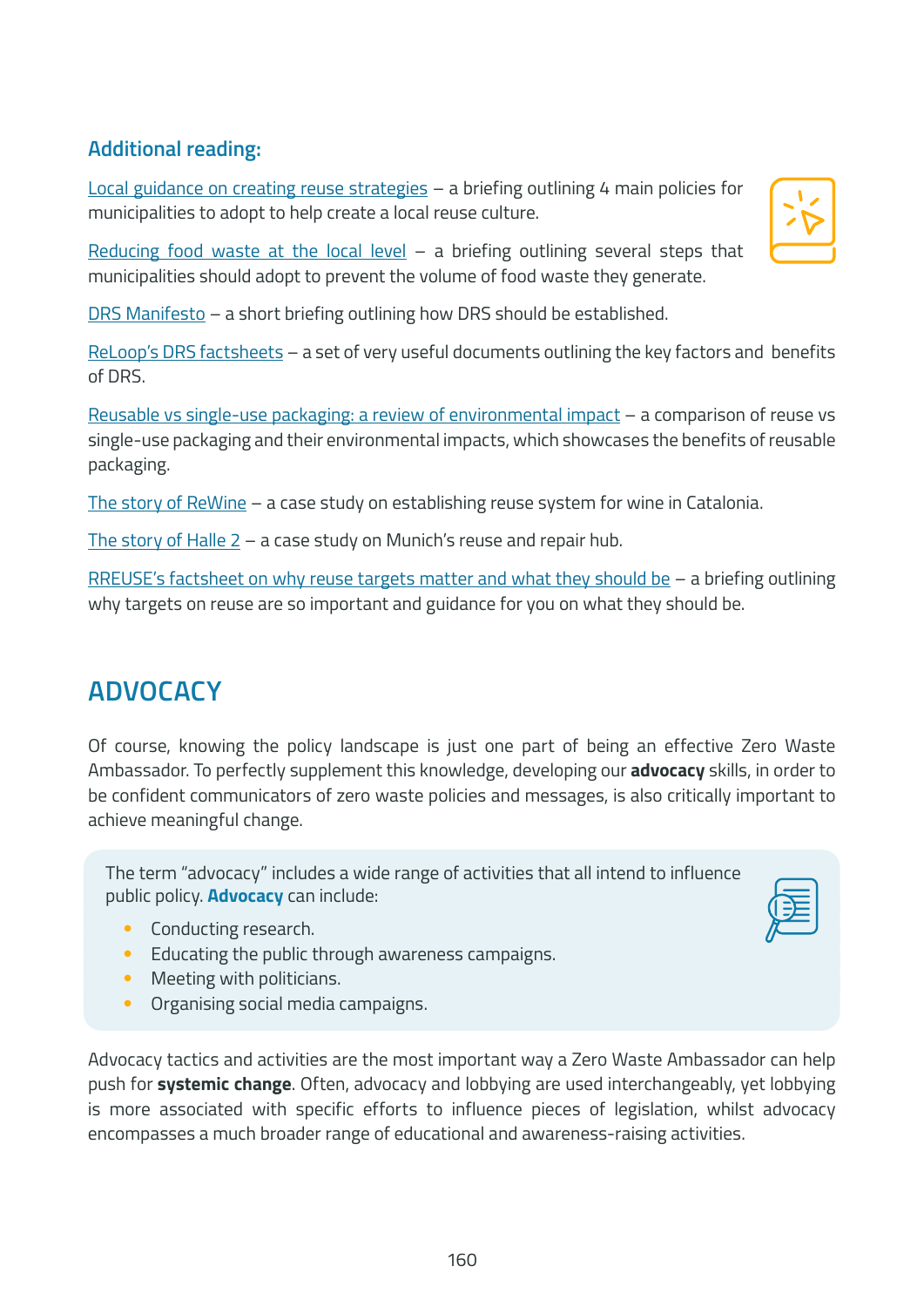The best advocacy campaigns and initiatives are those which have a clear goal, know the system and how to work it to their advantage. Therefore, planning and preparation is absolutely critical when conducting advocacy activities. There are several important steps to follow to plan your advocacy:

## **Understand**

- You must understand your issue first. You need to define what success looks like, what the causes of the problem you're trying to solve are. You need to know who you require on your side to achieve success and who may oppose what you are trying to do.
- [PEST](https://pestleanalysis.com/pest-analysis/) (political, economic, social and technological) and [SWOT](https://pestleanalysis.com/swot-analysis-definition/) (strengths, weaknesses, opportunities and threats) analysis tools are very helpful at this stage, as well as problem trees to help you dig deeper into the root causes of the problem.

### **Plan**

- You need to break down and identify different steps on the way to achieving your overarching goal. Identifying what needs to happen each year, month or week, for example, will really help paint the full picture of how you can achieve your success and what you need to do by when.
- You should also be able to identify the key targets and plan your key messages – what are you going to say to get people to act and who do you need to be saying these things to.
- Identifying key stakeholders by mapping them on the chart below where the two axis are their willingness to engage and power to change things, is a very useful tool to help during this process. Just identifying the key stakeholders is not enough though. On top of this, consider what power they have to bring about change, how willing they are to act in support of your goals and start to detail the specific activities that each stakeholder could take to help your mission.<sup>1</sup>

Most influential or powerful (in terms of your objective)

> Strongly support your position or objective

## **An example of the power mapping chart, which can be seen in more detail [here:](https://commonslibrary.org/guide-power-mapping-and-analysis/)**

Strongly oppose your position or objective



<sup>1</sup> A good additional resource especially on power mapping: Burfield, E. (2018). *Regulatory Hacking: A Playbook for Startups.*



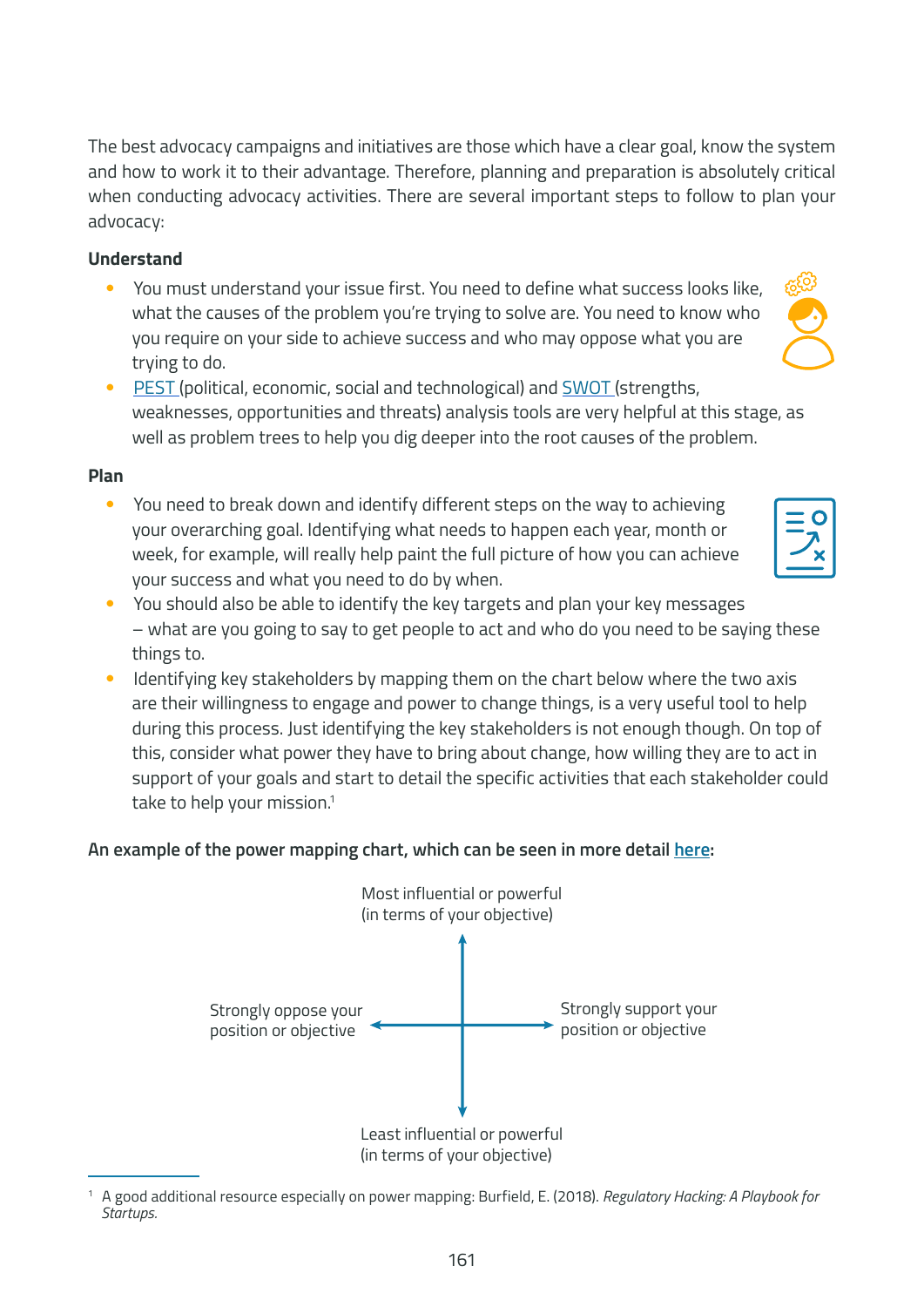#### **Act**

- This just involves implementing the planned actions you identified previously, as well as evaluating your impact throughout the process, being open to changing plans, tactics or messaging where needed, if it will help increase your impact.
- The "act" phase can involve several different "actions" meeting with policymakers, campaigning in public, capacity building of volunteers, collecting petition signatures, sharing digital content in a targeted way, engaging with the media etc. Anything that will help get the people who you want to act do so in the way that you want them to, which may be individuals sorting their waste better at home or a politician proposing new wording to a key piece of legislation.

Advocacy may seem daunting to some, or it may come naturally to you, but either way it is a fundamental and necessary part of our work as Zero Waste Ambassadors. However, there are several different tools out there to help make your advocacy work as impactful as possible, helping to really specify what your objectives are, how you will reach your objectives and who you will need to help you in this process. Furthermore, a large part of advocacy is the ability to communicate – either in written or oral format. Communication skills can be worked on and developed, but **being a confident communicator often comes from having prepared sufficiently.** Knowing your key messages, who your audience is, what their motivations are and what you clearly want them to do after reading/listening to your communications are all critical to effective advocacy. However, it's good to always know and be comforted by the fact that plans very rarely ever go as they were 100% designed to. They can fail or exceed your expectations. Having a plan will help assess the outcome, good or bad, and will provide you with invaluable guidance on where to go next. For more information about effective communication, check the *Communication and storytelling* chapter. There you will also find more information on how the power mapping chart can be further used.



| $\breve{\mathbf{M}}=$<br>$M =$<br>$\overline{\mathsf{M}}$ = |
|-------------------------------------------------------------|
| $\scriptstyle\rm\approx$ $\scriptstyle\rm\sim$<br>м÷        |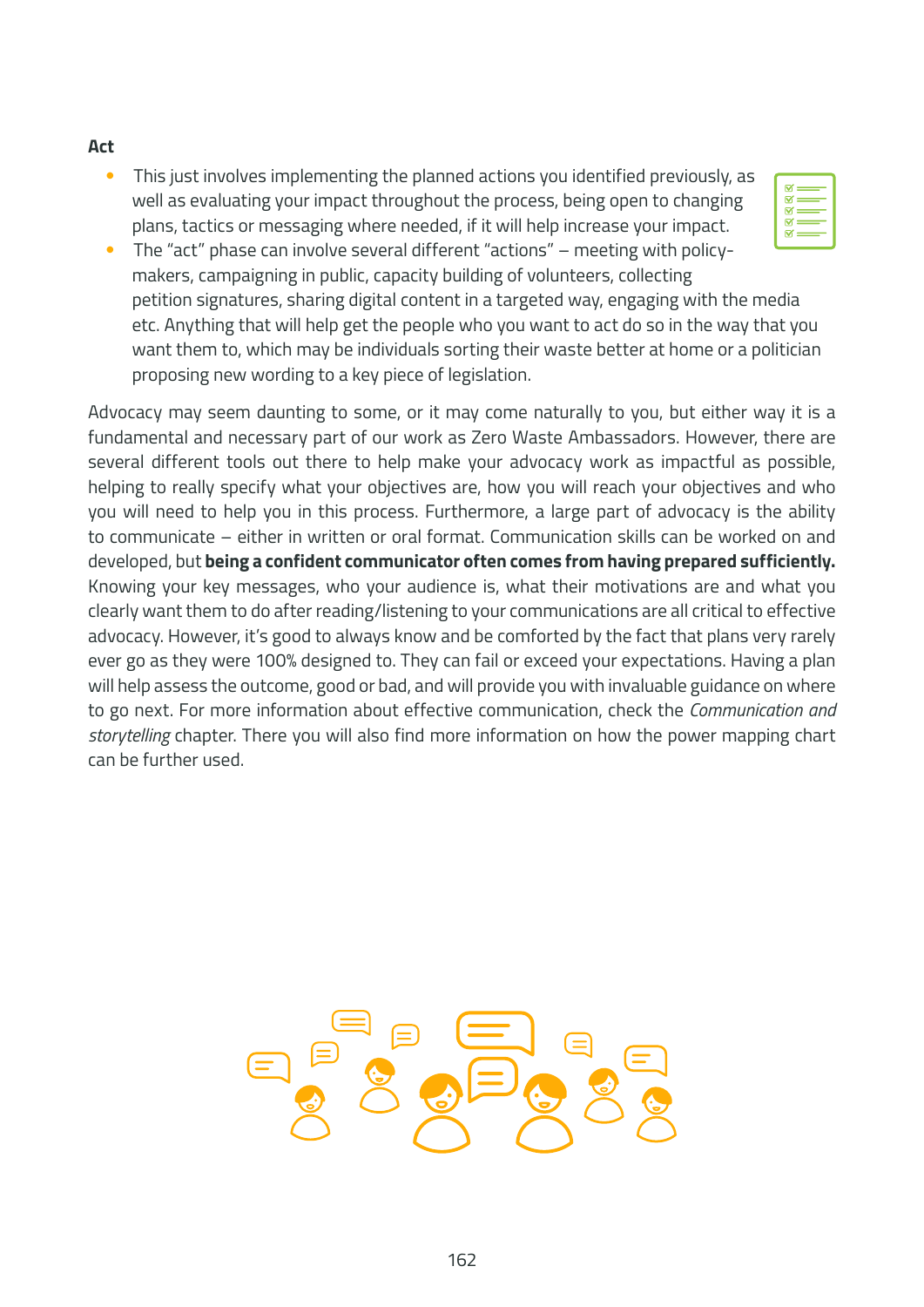# **FREQUENTLY ASKED QUESTIONS**

Before reading the answers, think to yourself: **how would you answer them?**

- **1.** Where should I go to find out the relevant policies on waste and the circular economy for my community?
- **2.** What are the best examples of policies that help zero waste?
- **3.** Why shouldn't we just ban all problematic materials?

## **1. Where should I go to find out the relevant policies on waste and the circular economy for my community?**

This will differ depending on the region and country you live in. Eurostat provides the best overview of the European picture. Then for the national level, or even regional level within a country, you should research who is responsible for waste management and where they publicise the data they collect. Each municipality you work with should know who they must report their waste data figures to.

#### **2. What are the best examples of policies that help zero waste?**

Any policy that follows the framework of a Zero Waste City is beneficial and should be encouraged by all Zero Waste Ambassadors. These range from the introduction of separate collection systems to PAYT systems and targets on the volume of material reused per year. Whilst some of these policies are designed and implemented at the local level, national and regional policies are key to help enable municipalities to take ambitious action. For example, national laws that mandate the separate collection of organics, as was the case in Slovenia [in the 2000s,](https://zerowastecities.eu/how-to-collect-and-manage-organics-well-lessons-from-slovenia/) or the recent French national law compelling supermarkets to donate leftover [food waste.](https://zerowasteeurope.eu/library/france-law-for-fighting-food-waste/)

### **3. Why shouldn't we just ban all problematic materials?**

In theory, this would work and we could single-handedly prevent all of our most problematic materials from entering the market. In reality though, we must create a transitional strategy away from our current economic models. Businesses and citizens must be supported and guided to switch to reusable, safer materials during their everyday lives. Of course, we advocate for bans but these bans must be accompanied by alternative solutions and an ambitious but realistic timeline that allows all the relevant stakeholders to sufficiently adapt before the ban is enforced.